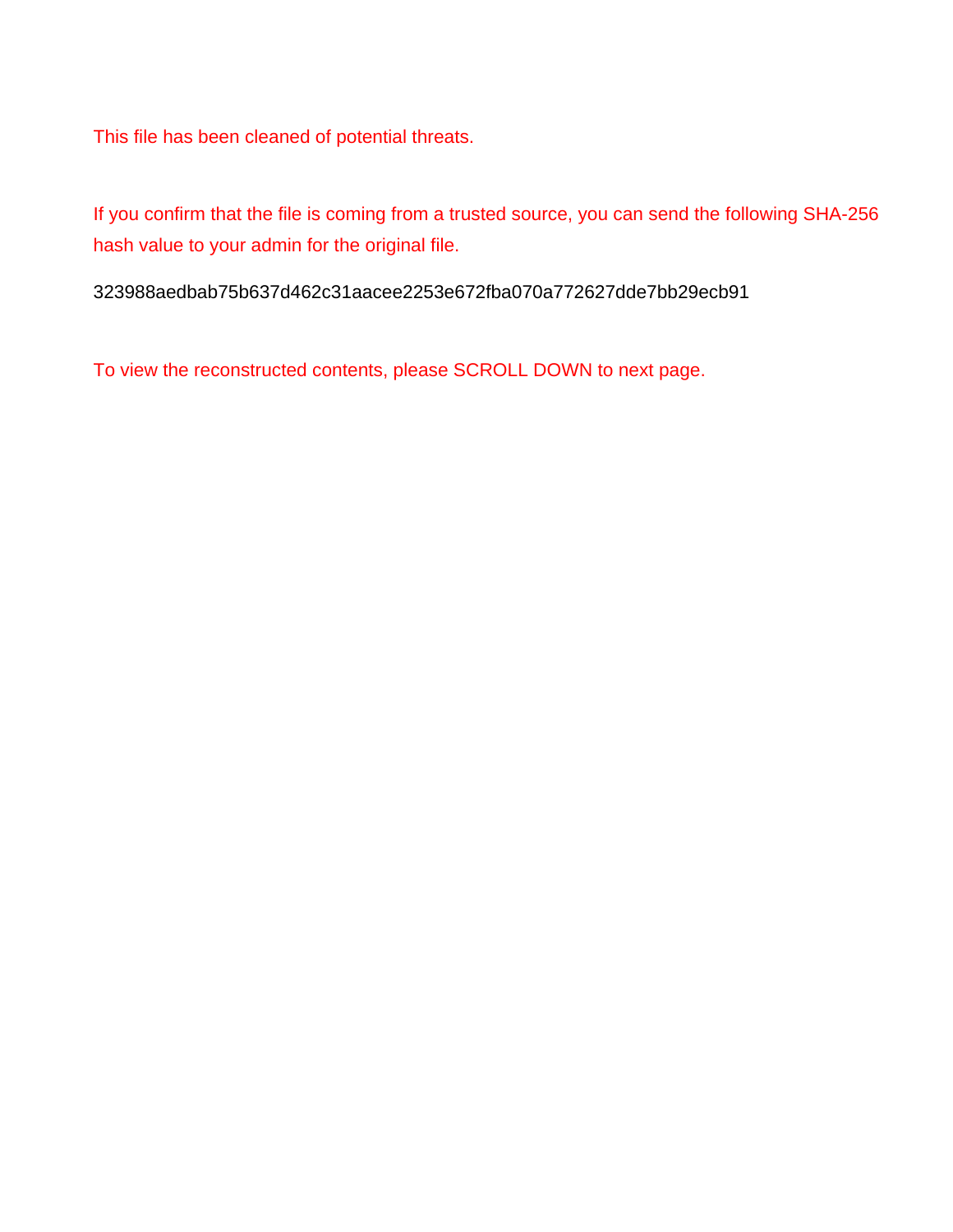|                                                 |  |  | <b>SHORTLISTED CANDIDATES FOR THE POST OF PROJECT SCIENTIFIC OFFICER.</b> |
|-------------------------------------------------|--|--|---------------------------------------------------------------------------|
| POST CODE: N-Ion/2021/01/PSO. ADVT NO.: 01/2021 |  |  |                                                                           |

| Sl. No.        | <b>First Name</b> | <b>Middle Name</b> | <b>Surname</b>   |                              |  |
|----------------|-------------------|--------------------|------------------|------------------------------|--|
| 1              | Sunil             |                    | Rawat            |                              |  |
| $\overline{2}$ | Modhuchandra      | Singh              | Laishram         | Date of<br><b>Interview:</b> |  |
| 3              | Ashim             | Chandra            | Bhowal           |                              |  |
| $\overline{4}$ | <b>SUMIT</b>      | <b>RAJ</b>         | <b>GHOSH</b>     | 05/08/2021                   |  |
| 5              | Arindam           |                    | <b>Biswas</b>    |                              |  |
| 6              | <b>SUKHDEEP</b>   |                    | <b>KAUR</b>      | Time: 9 AM                   |  |
| $\overline{7}$ | Sashwata          |                    | onwards<br>Sahoo |                              |  |
| 8              | <b>ALO</b>        |                    | <b>MONDAL</b>    | <b>Mode: Online</b>          |  |
| 9              | <b>KRISHNA</b>    |                    | <b>SARKAR</b>    |                              |  |
| 10             | <b>GOVIND</b>     | <b>SINGH</b>       | <b>YADAV</b>     |                              |  |
| 11             | <b>NARAYAN</b>    |                    | <b>KUNDU</b>     |                              |  |
| 12             | <b>AVIJIT</b>     |                    | <b>MAITY</b>     |                              |  |
| 13             | Abhijit           |                    | Boruah           |                              |  |
| 14             | <b>MRINMAY</b>    |                    | <b>MEDHI</b>     |                              |  |
| 15             | Darsana           | M                  | $\mathbf G$      |                              |  |
| 16             | <b>JAYASUDHA</b>  |                    | G                |                              |  |
| 17             | Daniya            |                    | Davis            |                              |  |
| 18             | <b>ANUPAM</b>     |                    | <b>MISHRA</b>    | Date of                      |  |
| 19             | <b>YASH</b>       | <b>DHIRSINH</b>    | <b>DAHIMA</b>    | Interview:                   |  |
| 20             | <b>MOHIT</b>      |                    | <b>KUMAR</b>     | 06/08/2021                   |  |
| 21             | Jyoti Prasad      |                    | Deka             |                              |  |
| 22             | <b>ANILKUMAR</b>  | <b>DIVYESHBHAI</b> | <b>PANDYA</b>    |                              |  |
| 23             | Shawan            | Kumar              | Jha              |                              |  |
| 24             | <b>KAUSTAV</b>    | <b>JIT</b>         | <b>BORA</b>      |                              |  |
| 25             | Vivek             |                    | Sharma           | Time: 9 AM                   |  |
| 26             | Manoj             | Kumar              | Rout             | onwards                      |  |
| 27             | <b>RAKESH</b>     | <b>KUMAR</b>       | <b>MEENA</b>     |                              |  |
| 28             | <b>ADIT</b>       |                    | <b>SINGHA</b>    | <b>Mode: Online</b>          |  |
| 29             | <b>SUMAN</b>      |                    | <b>DAS</b>       |                              |  |
| 30             | Anuj              | Ram                | Baitha           |                              |  |
| 31             | <b>ANNADA</b>     | <b>SHANKAR</b>     | <b>SAHU</b>      |                              |  |
| 32             | Jintu             |                    | Talukdar         |                              |  |
| 33             | Subham            |                    | Burai            |                              |  |
| 34             | Raviraditya       |                    | Singh            |                              |  |

**Note:**

1. Considering the COVID-19 pandemic conditions, the candidates may please note that the interviews shall be conducted through online mode only.

2. The call letter and link for the online interview will be forwarded to the shortlisted candidates in their registered email ID's in the due course of time. All candidates are requested to frequently check their email ID's for the same and also are requested to frequently visit this office website for any changes in time or venue of the interview, which will be notified in this website.

3. No request for change in date or time of the interview will be entertained.